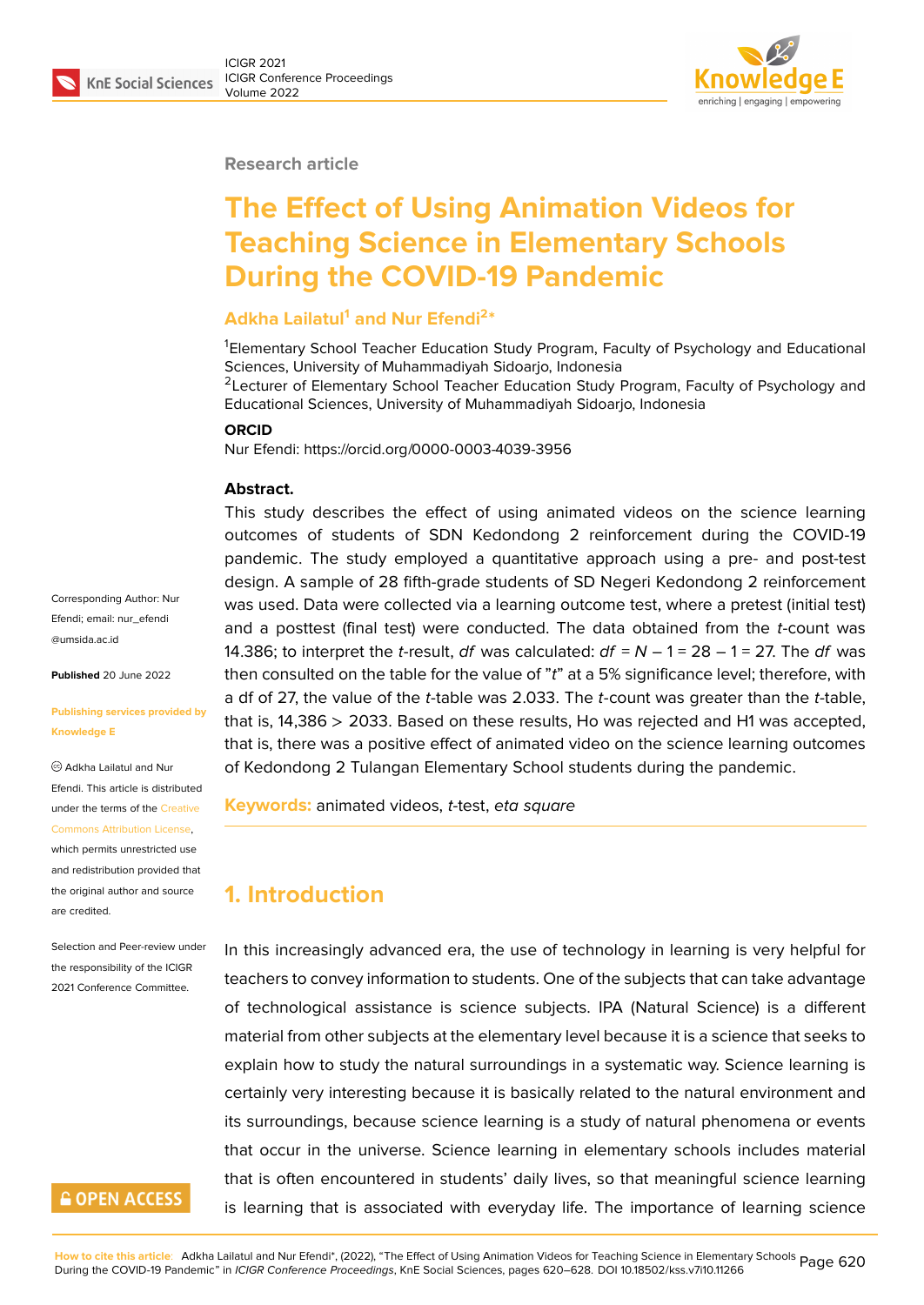in elementary schools requires teachers to be more creative in using technology to support learning [1]

Currently learning is done online due to the Covid-19 situation, therefore, teachers need to develop a learning media that can help deliver material to students. Teaching during a pandem[ic](#page-8-0) when

This is not easy, because the role of the teacher is needed to package learning in an interesting way. Teachers also need learning media that can facilitate students in learning. In fact, there are still many teachers who are not optimal in utilizing learning media as learning support because not all teachers understand how to use technology. The lack of learning media that can facilitate student learning, causes learning objectives cannot be achieved by good. Besides that, many students feel bored and cannot understand the material optimally [2]. For this reason, teachers need to make new innovations in learning so that students can still understand the material well.

Teachers are educators who play an important role in educational activities because teachers are directly involved in the [te](#page-8-1)aching and learning process so that the teacher's role is very decisive in improving the quality of education. Therefore, in the teaching and learning process the ability to utilize and use appropriate learning methods and strategies in improving student activities and learning outcomes. In an effort to improve the quality of education, many things have been done by the government such as improving the curriculum; provision of educational facilities and infrastructure, improving the quality and standards of effective and efficient learning, learning with various approaches, models and methods as well as other matters. However, in reality the quality of education is still not satisfactory. The quality is still not up to what was expected.

The low quality of education can be assumed through the ineffectiveness of the learning process carried out by a teacher as an educator to [3]. This happens because of various causative factors including students, teachers, and existing facilities and infrastructure, low interest and motivation, low teacher performance will cause learning to be less effective. Like the problems that occur in scienc[e s](#page-8-2)ubjects include internal and external factors. One of the internal factors experienced by students is the lack of student interest in science subjects, this factor will be a problem as long as students act as learning acts that produce good learning outcomes.

Based on the results of observations made on October 28, 2020 and based on the results of an interview with Mr. Ryan Handoko as the fourth homeroom teacher, that learning outcomes in 2020 decreased compared to 2019. The decline from 2019 to 2020 ranged from 30-40%. Judging from the UTS scores for science subjects at SD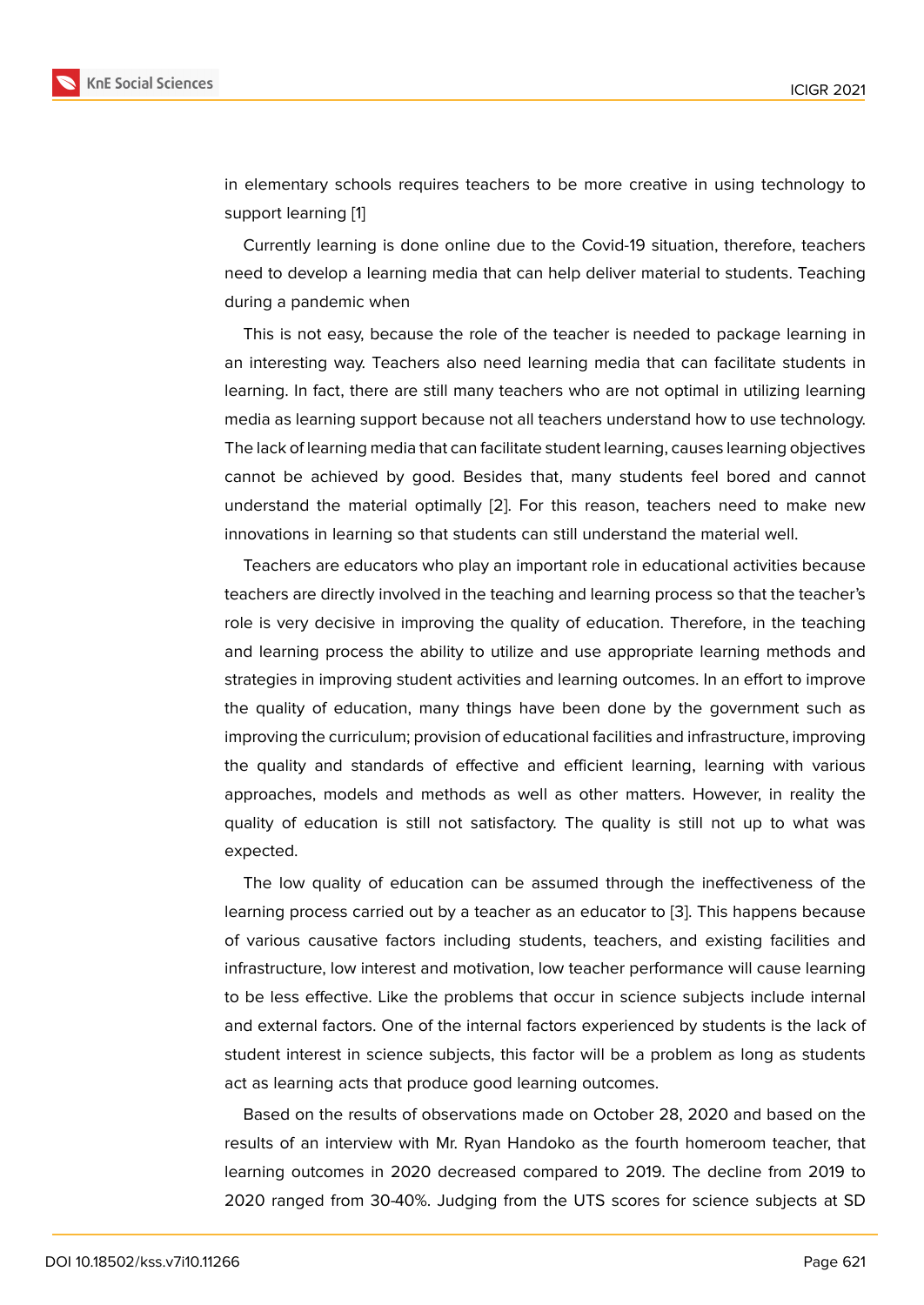Kedondong 2 Tulangan, of the 28 students who completed the minimum completeness criteria (KKM) only 8 students and there were 20 students whose scores were below the minimum completeness criteria (KKM) determined by the school, which was 78 in the subjects science lessons. It can be concluded that the cause of student learning outcomes in grades IV-A at SD Kedondong 2 Tulangan is still relatively low in science subjects.

The selection of appropriate and appropriate learning media will make students not bored and motivated to learn. Learning media is very useful for students because it increases knowledge and can foster a spirit of learning for students. The use of learning media used by researchers properly can generate motivation and stimulation for student learning and improve understanding of learning materials, namely animated video media. Making videos with animations is the right way out to raise students' enthusiasm for learning. However, the inspiration in social behavior that can be seen in videos needs to be packaged with interactive animations that really show the real world, "Instructional media also make use of the power of pictures, words, and sounds to complete attention, to help an audience understand ideas and acquire information too complex for verbal explanation alone, and to help overcome the limitations of time, size and space". This explains that the learning media that using elements of images, writing and sound can improve attention, bringing students to understand ideas and get information that is very complex and requires separate explanation, and can overcome the limitations of time, size and place[4]

There have been many researches on Animation Videos, such as some claiming that the use of animated learning videos focuses on a Powtoon-based learning model for Elementary Schools. Then in another [st](#page-8-3)udy , animated videos focus on learning models that use the ADDIE method (analysis, design, development, implementation, evaluation). The research findings state that animated videos focus on student learning outcomes on the matter of force and motion affecting an object. Meanwhile, the animated video from my research focuses on student learning outcomes carried out during the pandemic, namely online learning.

Based on the description above, the researcher is interested in raising this issue in a study entitled "The Effect of Using Video Animation on Science Learning Outcomes of Kedondong 2 Reinforcement Elementary School Students during the Pandemic".

### **2. METHOD**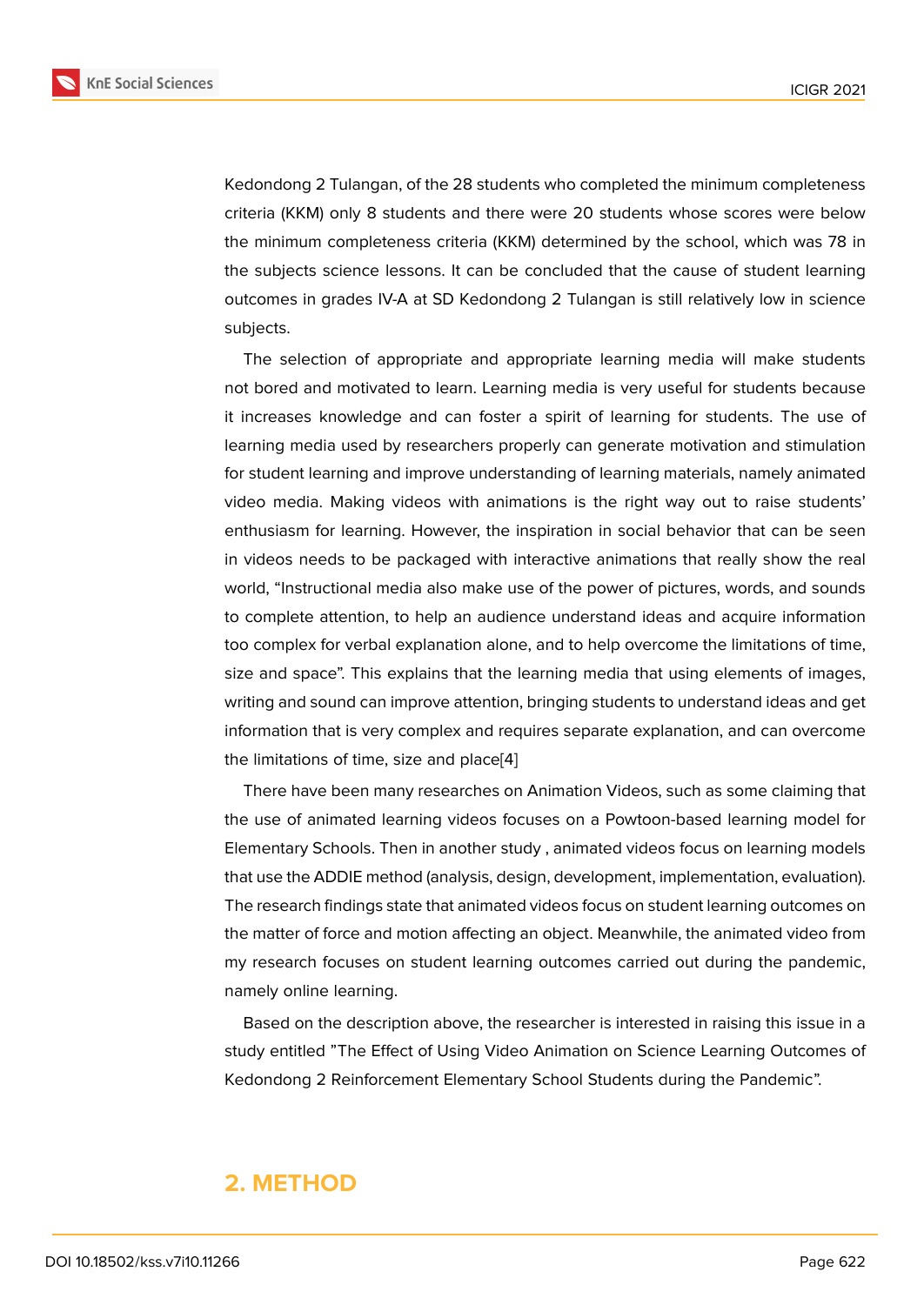### **2.1. Approach and Type of Research**

This study uses a quantitative approach with experimental methods. Experimental research is research that is used to find the effect of certain treatments on other conditions [5]. The design in this study used the One-Group Pretest-Postest Design (one group pretest posttest). In this design, there is one class using a saturated sample, then one class is given a pretest to determine the initial state, is there a difference between b[efo](#page-8-4)re and after being given a pretest.

The type of data in this study is primary data, which is taken from research subjects who come from fourth grade students of SDN Kedondong 2 Tulangan, which includes tests of students' cognitive learning outcomes.

### **2.2. Researcher Presence**

In study this , researcher is as a key instrument in study this where researcher can collect data that will obtained in \_ study

### **2.3. Research Location**

This research was conducted in This study was conducted in children grade 4 SD Kedondong 2 Reinforcement , Sidoarjo year 2020/2021 teaching

### **2.4. Research Subject**

The subjects of this study were all fourth grade students of SDN Kedondong 2 Tulangan which was held for 3 x meetings on Tuesday 04 April - 06 April 2021 with science learning materials. The study was conducted independently because Indonesia is currently experiencing the Covid-19 pandemic, so the learning process is carried out at students' homes with a maximum limit of 1 hour.

This research took place from 8.30 to 9.30 WIB. However, before carrying out the research and pretest activities, the researcher explained in advance to the parents regarding the implementation of the learning activities which would last for 1 hour. At the initial meeting students were given a pretest with a duration of 40 minutes so that students working on the pretest were supervised directly by the researcher to avoid cheating between students in the pretest process.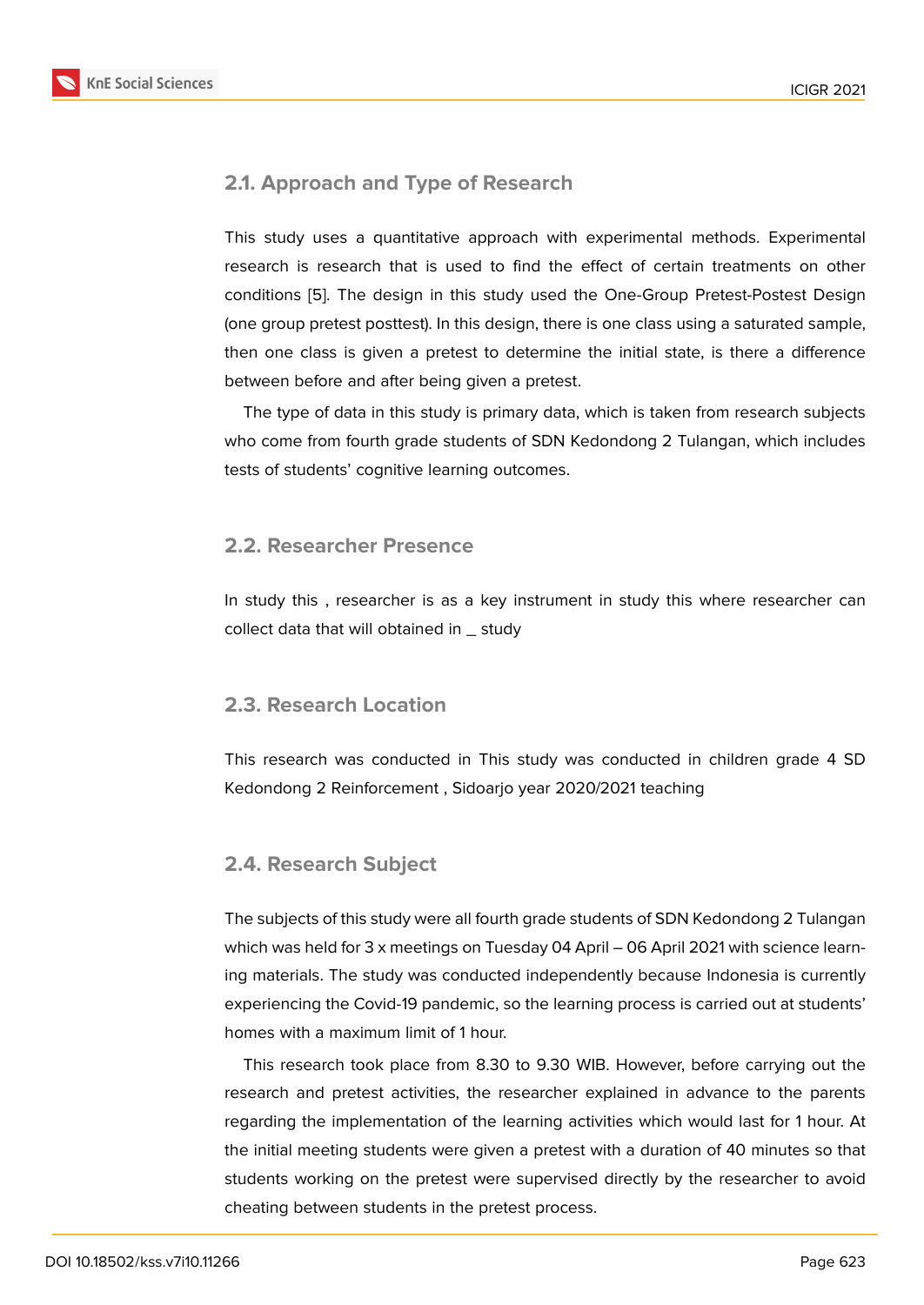Furthermore, the researchers conducted the second meeting, the researchers gave treatment in the form of Application of Animation Video Media with natural science material with a duration of 8.30 – 09.30 WIB. On the third day the researchers measured the posttest with IPA and the time duration was the same as the pretest and treatment.

#### **2.5. Data Source**

The source of the data in this study was obtained from the cognitive learning outcomes of fourth grade students at SDN Kedondong 2 Tulangan, namely the pretest value before being treated and the posttest value after being treated [6]

### **2.6. Data Collection Techniques**

Data collection techniques in this study are as follows:

1. Test

Student test results were obtained from students' scores in the pretest and posttest. The pretest is used to determine the assignment of the material to be taught before the application of animated video learning media is applied. While the posttest is used to determine the final result of the assignment of material after being given learning achievement objectives that have been tested for validity and reliability .[7]

2. Documentation

The documentation used in this study is in the form of photos during the learning process to support the results of observations, tests and interviews so th[at](#page-8-5) they can be trusted.

## **3. Research Results**

The presentation of the data referred to by the researcher is data obtained from the results of research conducted in Kedondong 2 online. The sample in this study were all fourth grade students at SDN Kedondong 2. Research on "animated videos on student learning outcomes during the pandemic". This was done at SD Negeri Kedondong 2I Tulangan. The sample used was 28 students after the treatment was given a posttest. In this research i using the title "The Effect of Using Animated Video on Science Learning Outcomes of Kedondong 2 Reinforcement Elementary School Students during the Pandemic". The implementation time was carried out for 3 days, namely on Tuesday, April 4, 2021 to Thursday, April 6, 2021. Researchers used posttest data collection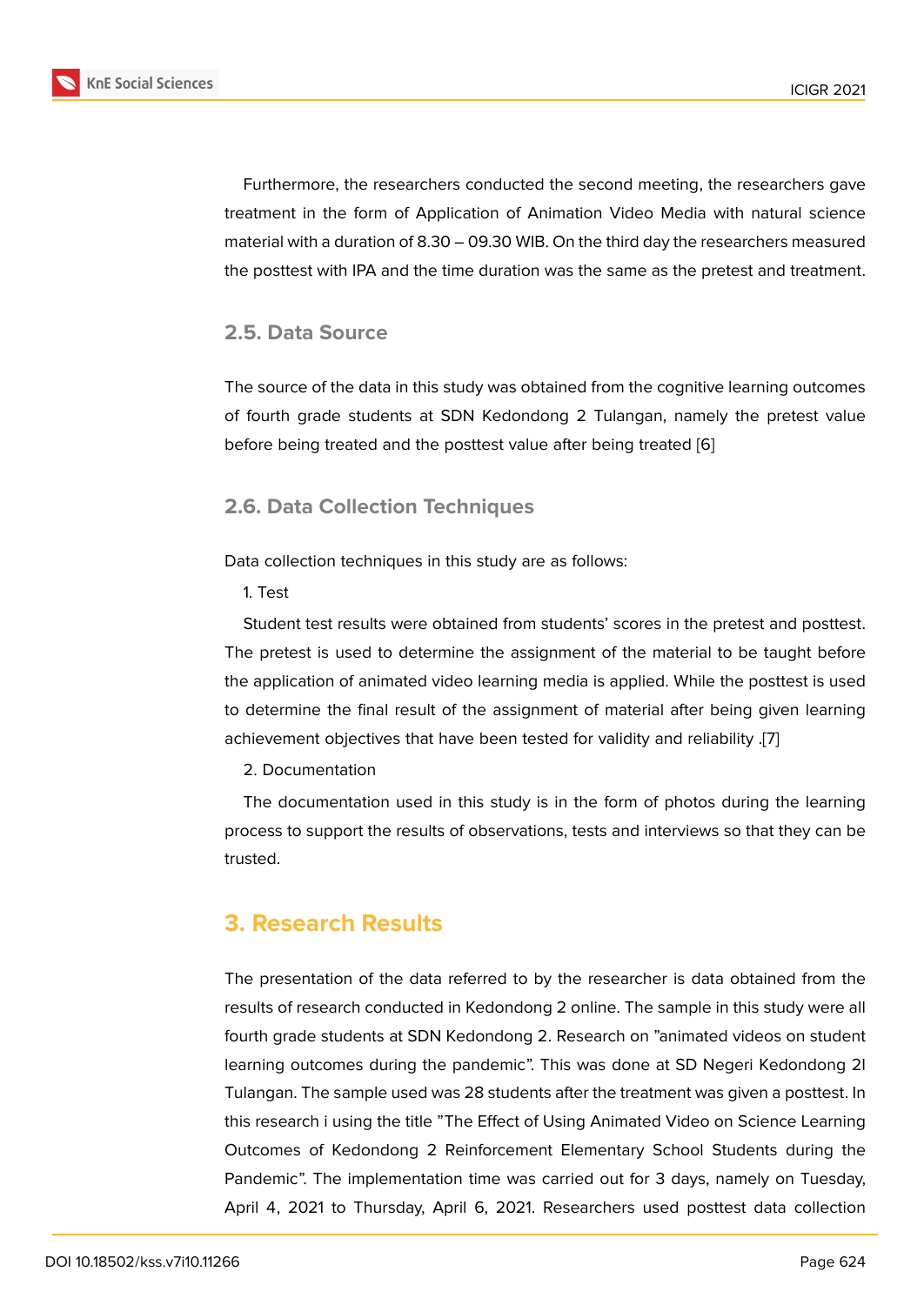techniques. Pretets are given before the treatment is given and aims to determine the students' initial abilities [8]. while the treatment is given with the aim of helping students to make it easier for students to understand the material Force with motion on events in the subjects of theme 8 sub-theme 1 with KD 3.4 Connecting force with motion on events in the surrounding envir[on](#page-8-6)ment [9]. Then the posttest is given when the treatment has been completed. Before the written test is given to students, the posttest questions are validated first to expert lecturers.

The subjects of this study w[er](#page-8-7)e all fourth grade students of SDN Kedondong 2 Tulangan which was held for 3 x meetings on Tuesday, April 04, 2021 with science learning materials. The study was carried out independently at each individual's home because Indonesia is currently experiencing the Covid-19 pandemic, so the learning process is carried out at students' homes with a maximum limit of 1 hour.

This research took place from 8.30 to 9.30 WIB. However, before conducting the research and pretest activities, the researcher explained in advance to the parents regarding the implementation of the learning activities which would last for 1 hour. At the initial meeting students were given a pretest with a duration of 40 minutes so that students working on the pretest were supervised directly by the researcher to avoid cheating between students in the pretest process.

Furthermore, the researchers conducted the second meeting, the researchers gave treatment in the form of Application of Animation Video Media with natural science material by identifying the relationship between force and motion correctly with a duration of 8.30 - 09.30 WIB. Furthermore, on the third day the researchers measured the posttest with IPA and the duration of time was the same as the implementation of the pretest and treatment.

|  |                              |      |                    | df   | Sig. (2-<br>tailed)                                       |           |         |    |      |
|--|------------------------------|------|--------------------|------|-----------------------------------------------------------|-----------|---------|----|------|
|  |                              | mean | Std.<br>Deviation  | Mean | Std. Error 95% Confidence Inter-<br>val of the Difference |           |         |    |      |
|  |                              |      |                    |      | Lower                                                     | Upper     |         |    |      |
|  | Pair 1 pretest -<br>posttest |      | -29.25000 10.75872 |      | 2.03321 -33.42180                                         | -25.07820 | -14.386 | 27 | .000 |



Based on table 4. 1 using the help of SPSS 23, the tcount result is 14,386 to interpret the t result first taking into account the df,  $df = N-1 = 28-1=27$ . with a df of 27, then converted to the table the value of "t" at a significant level of 5%, with a df of 27, the ttable value is 2.033, it can be seen that tcount is greater than ttable, namely 14.386  $>$ 2.033. Based on these results, Ho stated that there was no effect of animated videos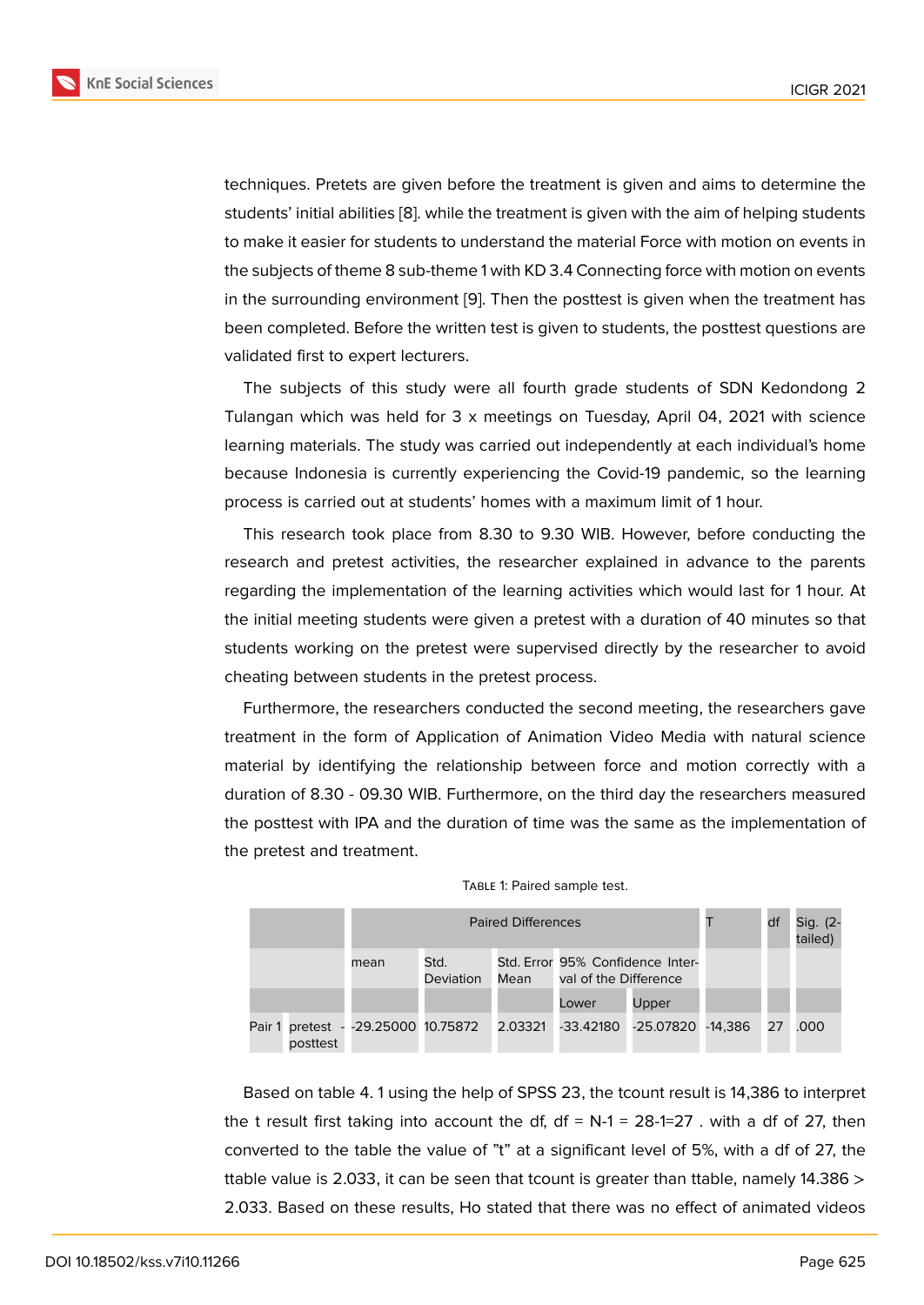on science learning outcomes for Kedondong 2 Tulangan Elementary School students during the pandemic, while H1 stated that there was an effect of animated videos on science learning outcomes for Kedondong 2 Reinforcement Elementary School students during the pandemic [10]. the effect of animated videos on science learning outcomes for Kedondong 2 Tulangan Elementary School students during the pandemic.

| No | <b>Student Name</b>              | <b>Test Score</b> |                 |  |
|----|----------------------------------|-------------------|-----------------|--|
|    |                                  | Preset            | <b>Posttest</b> |  |
| 1  | Achmad Faisal Rosadey            | 75                | 92              |  |
| 2  | Ahmad Rafif Ramadhan             | 60                | 92              |  |
| 3  | Amelia Nafisha Rahmah            | 70                | 100             |  |
| 4  | <b>Annas Grace Natural</b>       | 55                | 94              |  |
| 5  | <b>Ardian Revelation Primary</b> | 50                | 88              |  |
| 6  | Cindy Aulia Rahman               | 60                | 88              |  |
| 7  | Della Marsya trust               | 60                | 92              |  |
| 8  | Devina Aprilita Princess         | 55                | 90              |  |
| 9  | Dwi Alivia Firdaus               | 75                | 94              |  |
| 10 | <b>Bi Sinta Lestari</b>          | 50                | 94              |  |
| 11 | El Fahmi Alfatoni Ainur Rofiq    | 55                | 92              |  |
| 12 | Farah Nairah Wardana             | 70                | 88              |  |
| 13 | <b>Faricatus Sholihah</b>        | 65                | 80              |  |
| 14 | Fitri Pudji Grace                | 75                | 90              |  |
| 15 | Fitria Nur Rachmah               | 70                | 92              |  |
| 16 | Gabriel Aurora Nayla Princess    | 55                | 92              |  |
| 17 | Ica Anggraeni                    | 60                | 92              |  |
| 18 | Kusuma Ayu Wardani               | 75                | 94              |  |
| 19 | M. Randy Revelation Hidayat      | 50                | 90              |  |
| 20 | Moh. Sofwan Al Habsi             | 60                | 80              |  |
| 21 | Muhammad Farel Aprileo           | 75                | 88              |  |
| 22 | Muhammad Zidane Syarifudin       | 60                | 86              |  |
| 23 | Muhammad Bahrul Ulum             | 65                | 80              |  |
| 24 | Muhammad Ilham Nabawi S.         | 75                | 92              |  |
| 25 | Muhammad Irzam Azizi             | 65                | 92              |  |
| 26 | Muhammad Zulham Fadilillah       | 60                | 100             |  |
| 27 | Naufal Haniy Ahmad               | 75                | 80              |  |
| 28 | Oky Tri Wibowo                   | 65                | 92              |  |
|    | Total Score:                     | 1,785             | 2,524           |  |
|    | mean :                           | 63.75             | 90.15           |  |

Table 2: Value Pretest students and Posttest.

Based on table 4. 3 Eta squared value is 0.52, which means that it belongs to the 0.14 group or has a large influence. Based on the results of the Eta Squared test, the sig value was 0.000 or less than 0.05 so it was proven that there was a difference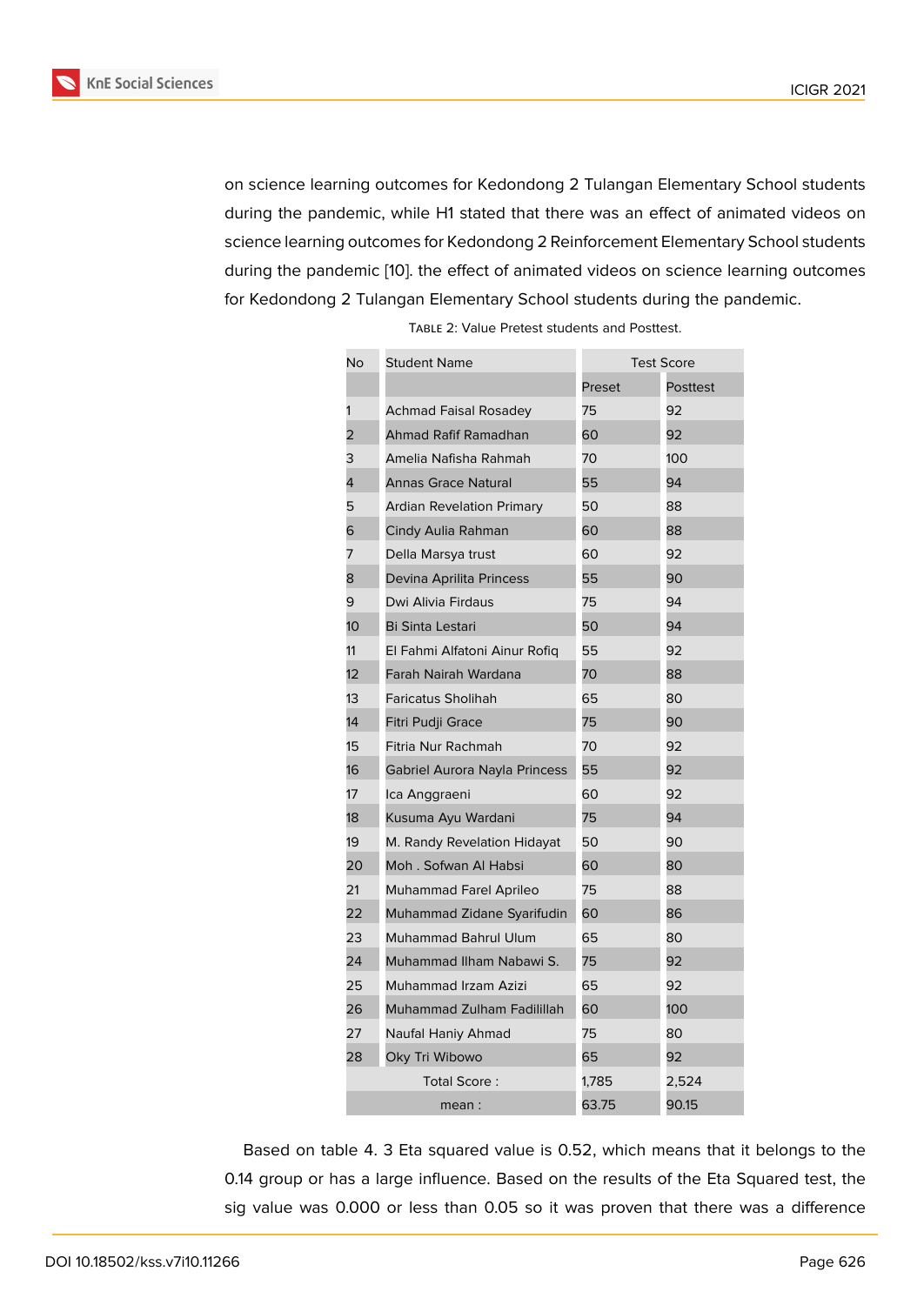| <b>Test Statistics</b> |            |            |  |  |  |  |  |  |  |
|------------------------|------------|------------|--|--|--|--|--|--|--|
|                        | Pretest    | Posttest   |  |  |  |  |  |  |  |
| Chi-Square             | 11,500 $a$ | 12,500 $a$ |  |  |  |  |  |  |  |
| df                     | 6          | 6          |  |  |  |  |  |  |  |
| asymp. Sig.            | .074       | .052       |  |  |  |  |  |  |  |

a. 7 cells (100.0%) have expected frequencies less than 5. The minimum expected cell frequency is 4.0.

between the pretest and posttest. Thus, it means that there is an influence of 99% while 1% is influenced by other variables not examined. Thus, it can be concluded that the results of the Eta Squared calculation show that there is an effect of the application of animated video media that has an effect of 99% on students' science learning outcomes by understanding force and motion material on events in the surrounding environment correctly in class IV SDN Kedondong 2 Reinforcement.

# **4. CONCLUSION**

Based on data exposure, research findings and research discussions regarding the Animation Video media on the Science Learning Outcomes of students during the Pandemic Period at SD Negeri Kedondong 2 Tulangan, it was concluded that the Video Animation media on the Science Learning Outcomes of Grade V students during the Pandemic Period at SD Negeri Kedondong 2 Reinforce well. Students have been able to understand the concept of Science Assisted with Video Animation media by direct practice. Students use concrete objects around them to learn science material that has been shown by the teacher. This can be seen from the learning outcomes of students who have medium and high abilities in the application of the use of animated video media, which shows a good and significant response. Students feel happy because the learning is carried out by means of variations in the atmosphere of class discussion patterns. Such learning makes students not bored and bored. Students feel given the opportunity to develop their abilities in exploring the surrounding classroom environment[11]. And as for the calculation results show that there is a very large influence from the animated video media on students' science learning outcomes during the pandemic period at SD Negeri Kedondong 2 Tulangan, namely 0.520 in table 4.8 using the eta squar[e t](#page-8-9)est.